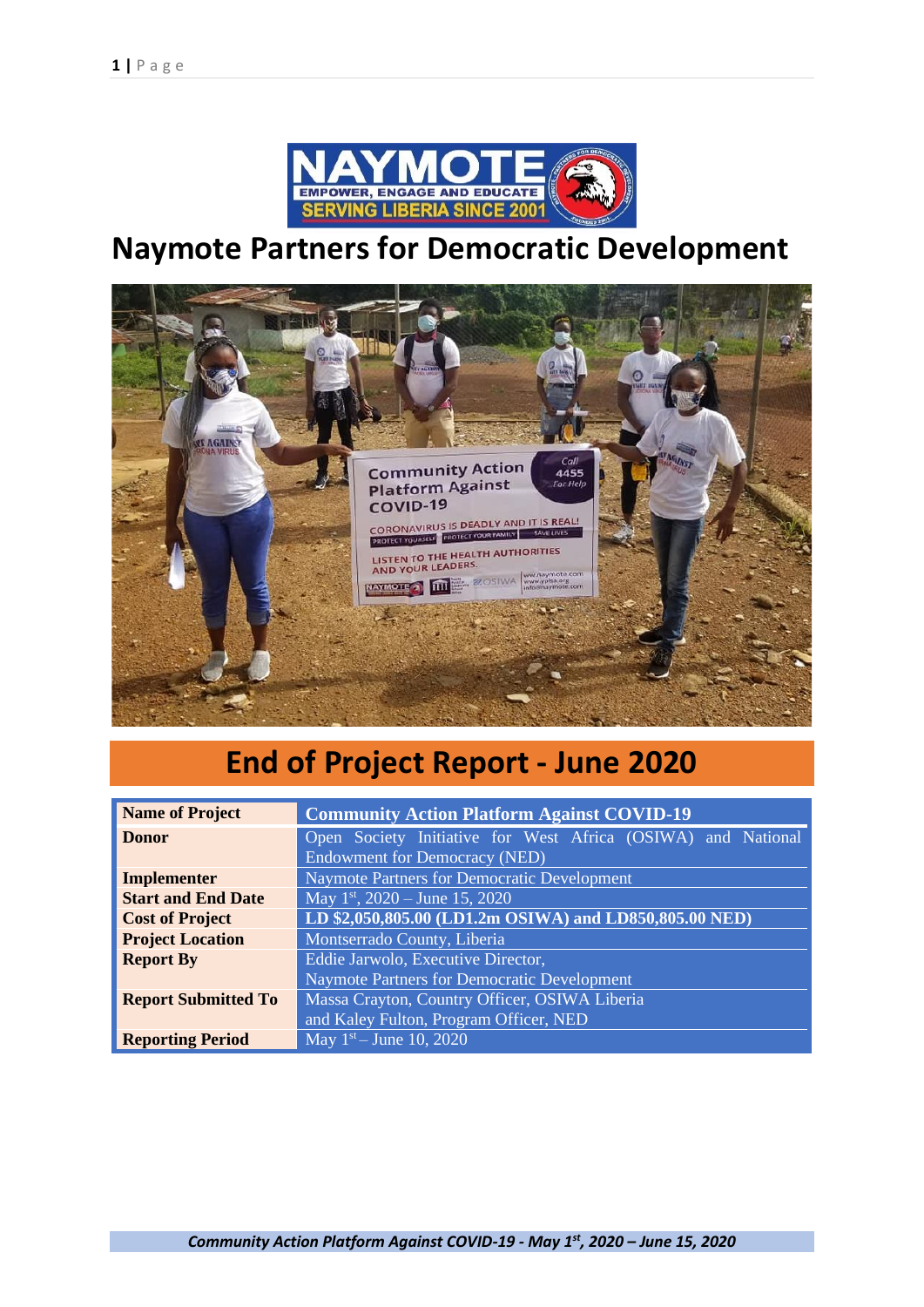## **1. Project Deliverables**

COVID19 shocked the world and caught most countries unprepared including Liberia. At the inception of the coronavirus pandemic in Liberia, resources were not initially available; there were denial and misinformation in communities about the virus including limited understanding about its signs, symptoms, and effects. With limited information about preventive measures and increasing confirmed cases, there was an urgent need for an innovative action.

Naymote Partners for Democratic Development drawing its experience from Ebola, quickly mobilized local communities, and engaged them through 45 locally based organizations to help respond to the fight. NAYMOTE with approval from two of its partners, the Open Society Initiative for West Africa (OSIWA) and National Endowment for Democracy (NED) redirected an ongoing project funds and initiated the "Community Action Platform Against **COVID19**" project, a community-driven social mobilization and innovative program to prepare communities to adequately help combat **COVID19**.

The project had two outcomes all built around awareness creation and mobilizing community resilience anchored on experience and available information on the virus. The month-long project was implemented across the 17 electoral districts in Montserrado County and ended on June 15, 2020. Total of LD \$2,050,805.00 was used to support this initiative.

The project had two outcomes, all built around awareness creation and mobilizing community resilience anchored on experience. As a result of the project, *''there is an increased awareness in communities about the virus, project communities are observing preventive measures, some citizens are considering voluntary testing and in general, the level of denial is reducing due to our engagements with them. Project communities have openly engaged and appreciated the project especially its partnership framework and innovation for the efforts and health messages disseminated to keep their communities safe and well as they participate in activities and provide their voices ; sharing their experiences during discussions''*.

During the implementation of the **Community Action Platform Against COVID-19**, the institution used innovative grassroots approaches and mobilized 225 affected and vulnerable communities to respond to the COVID19 pandemic in Liberia. 45 Community-Based Organizations and network groups across Montserrado County were supported to conduct robust social mobilization activities, their engagements reached and educated **52,243 citizens, comprising of (23,712 males, and 28,531 females including 2% people living with disabilities)**, across all 17 electoral districts in Montserrado County.

The project targeted and supported people living with disabilities organizations, women groups, youth groups, community-based organizations, local media outlets and local government administration. With increasing confirmed cases, there was an urgent need for an innovative action. NAYMOTE having Ebola Experience, quickly mobilized local communities, and engaged them through locally based organizations.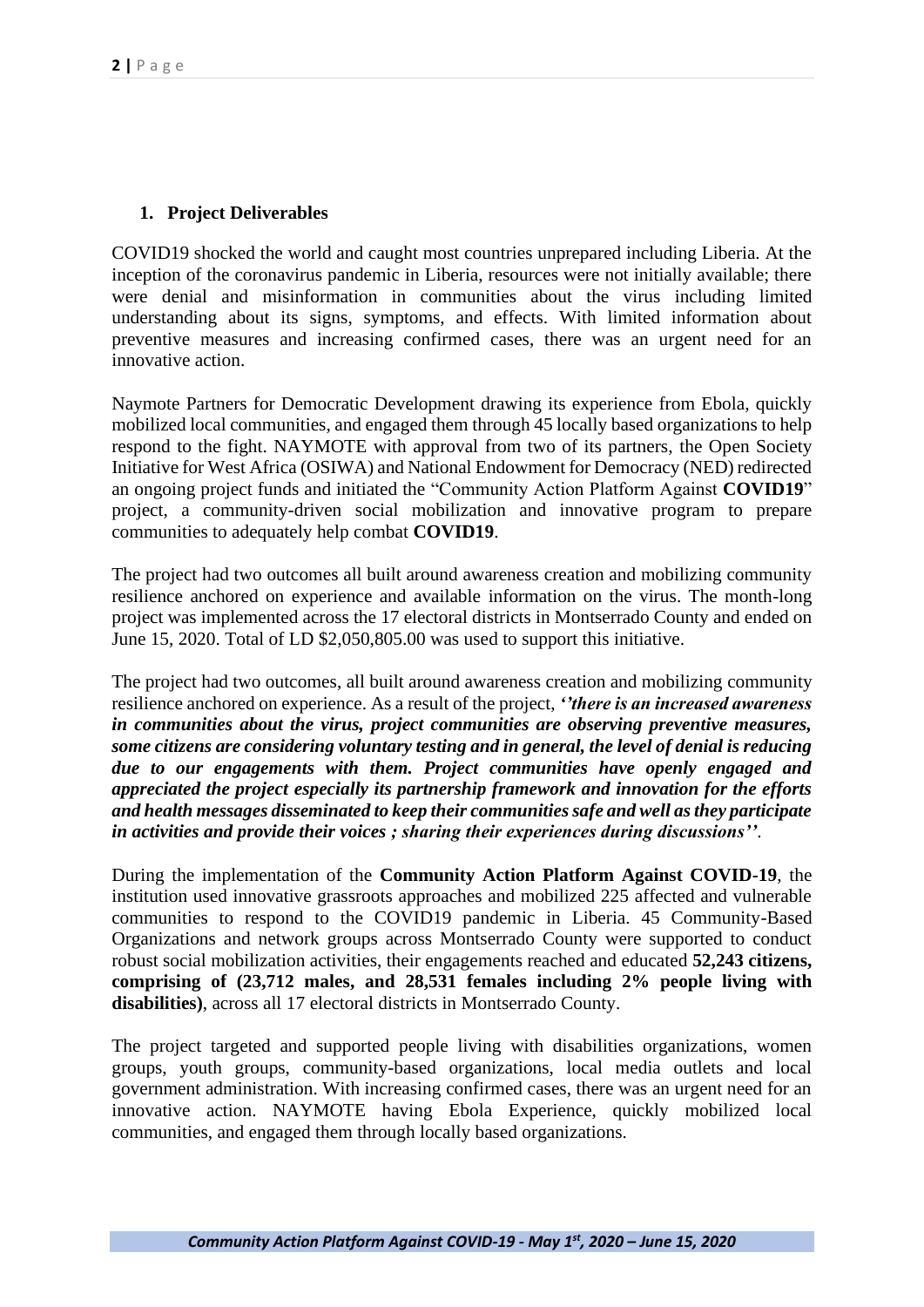As of June 13, 2020, Liberia total confirmed cases have reached 458, total deaths 32; recovered cases 219, and active cases 207. These cases were mostly transmitted through communities. The two hotspots counties are Montserrado with 385 confirmed cases, and Margibi with 30 confirmed cases followed by Grand Bassa (9); Nimba (12) and Gbarpolu (7).

Realizing the power of technology to reach many people and reinforce engagements, the institution hired 15 volunteers and reactivated its call center at the institution's head office in Monrovia which disseminated COVID19 awareness information to thousands of citizens via phone calls, using the institution contact database of over 12,000 citizens across the country. A WhatsApp chatroom was established for information sharing and is continually active as the 45 organizations are engaged and sharing information.

**Objective To support innovative and creative projects that contribute to responding to the eradication of COVID-19 in Montserrado County Outcomes** Citizens are educated about COVID19 preventive measures, signs, symptoms, and provided regular updates about COVID19 status to stay safe, Citizens are discussing the importance of the project in communities across the project locations.

**2. Project Success** 

The Project successfully implemented planned activities on time, budget and with the intended quality anticipated during the planning stage. As such, the following graphs and tables provide a graphical summary of the successes of the project.

*Figure I: Project Achievements in figures* 

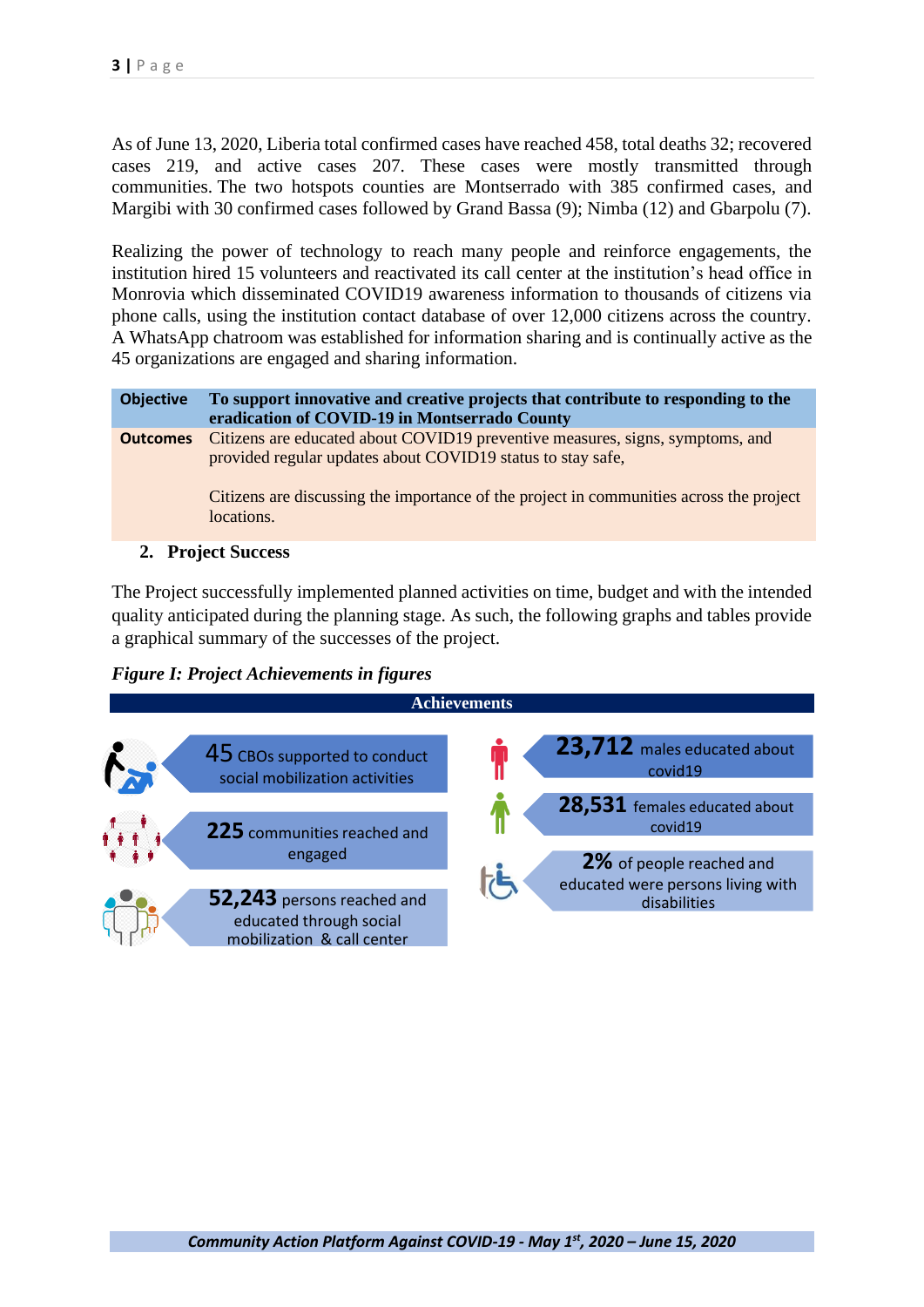

## **Figure II: % number of Persons Living with Disability engaged and benefited from the Project.**



## **Figure III: Demographic distribution of beneficiaries**



#### **Figure IV: Project Beneficiaries Reached in Summary**

| <b>IMPACT/ OUTCOME</b>                            |                                                        |                |                           |                             |                                                             |  |  |
|---------------------------------------------------|--------------------------------------------------------|----------------|---------------------------|-----------------------------|-------------------------------------------------------------|--|--|
| <b>Total Project</b><br>Cost                      | <b>Total</b><br><b>Beneficiaries</b><br><b>Reached</b> | Youth<br>18-35 | <b>Adults</b><br>36-Above | <b>Children</b><br>$6 - 17$ | <b>Persons</b><br><b>Living with</b><br><b>Disabilities</b> |  |  |
| <b>Total Project</b><br>Cost:<br>L\$2,050.805.00M | Total: 52,243                                          |                |                           |                             |                                                             |  |  |
|                                                   | Males: 23,712                                          |                | 21,963                    | 3,439                       | 2\% of those<br>reached were<br>people with<br>disabilities |  |  |
|                                                   | Females:<br>28,531                                     | 26,841         |                           |                             |                                                             |  |  |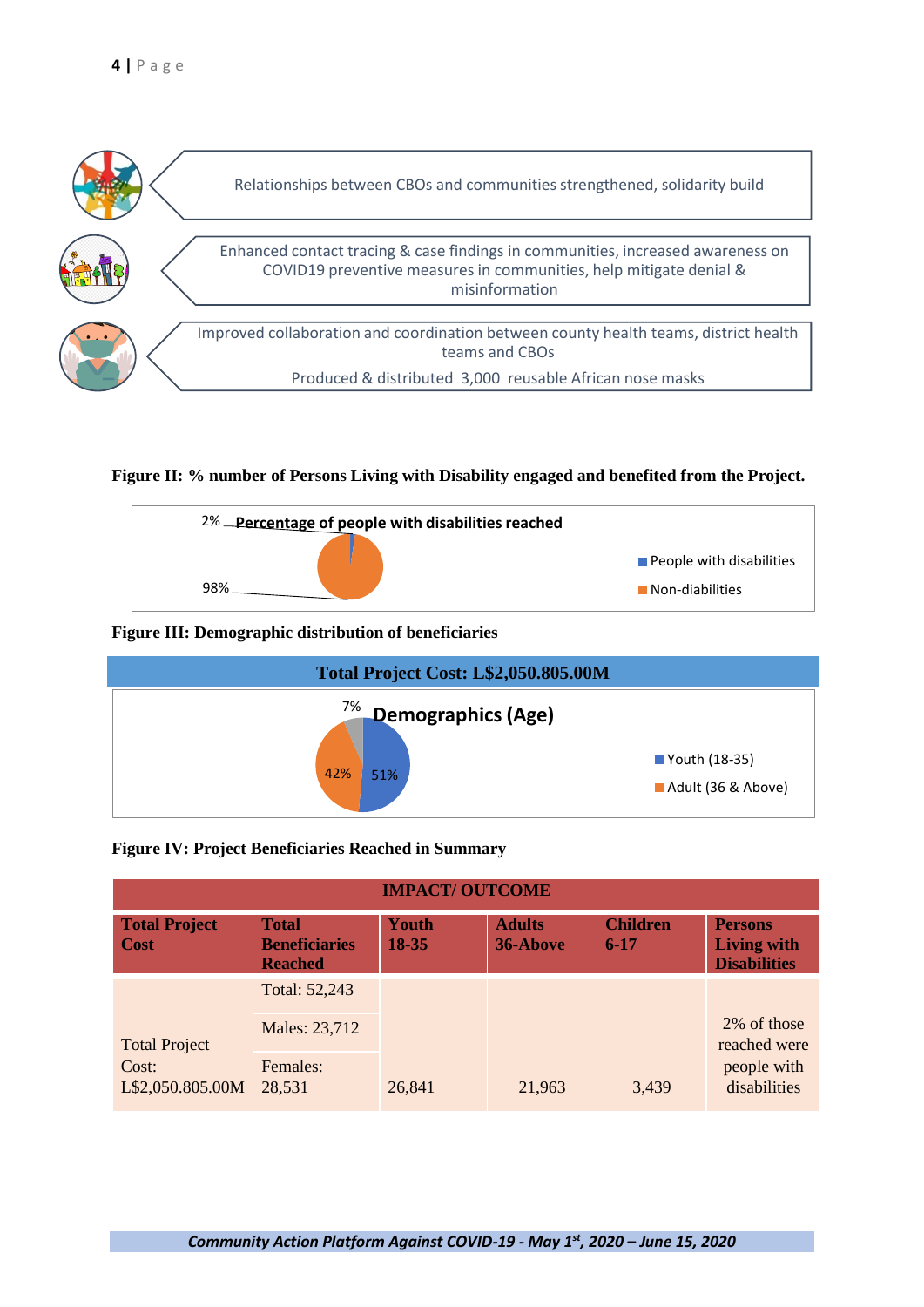# **3. Lessons Learned**

The project used strategic processes in delivering actions and interventions built on past and tested engagements through collaboration with local structures, multimedia (TV, phone call, Zoom), house to house engagement through volunteers, local level engagements (working with Community Based Inclusive organizations) and direct funding mechanisms.

The project applied, documented, and integrated national and globally approved messages by entities responsible for the fight against COVID-19. In addition, close linkages, follow up, and direct engagement with stakeholders helped the project to reduce risks associated with duplication, competition, and unexpected outcomes. As part of the above processes serving as facilitators of the interventions, the following lessons were learned:

- 1. Active Community participation resulted into activities planned to be implemented on time and at locations selected
- 2. A holistic, inclusive social mobilization in 17 electoral/political districts used existing data base, reached out to local leaders, and created a space for community participation and inputs through community meetings and dialogues which in turn provided the space for community acceptance with no confrontation and violence.
- 3. Direct Phone calls to citizens who are part of Naymote's network (database) provided them with COVID-19 messages, and linking them to health authorities through the established national hotline 4455 resulted into community confidence, cemented active engagement and largely was responsible for the alleviation of fear.
- 4. The Procurement and distribution of face masks locally produced by women's organizations resulted into two folds: increased income in the local market and communities saw NAYMOTE as a true partner to trust and work with.
- 5. TV, Zoom discussions, Social media awareness using flyers, written messages and posters, contributed to more awareness in local communities

# **4. Tools Used to Measure the Project Results and Impact**

The project used existing tools to ensure the success of the project. There was an active involvement of the Senior Management and their commitment was decisive for the success of the project. The project benefitted from a high level of participation from local community leaders at all stages. All tasks were conducted in a stepwise manner starting with initial proposals, consultation with communities leading to final agreement and a shared understanding of what was required especially with local Community Based Organizations. The project applied mixed methodologies for impact including experience drawn from the 2014 Ebola intervention using the following tools: